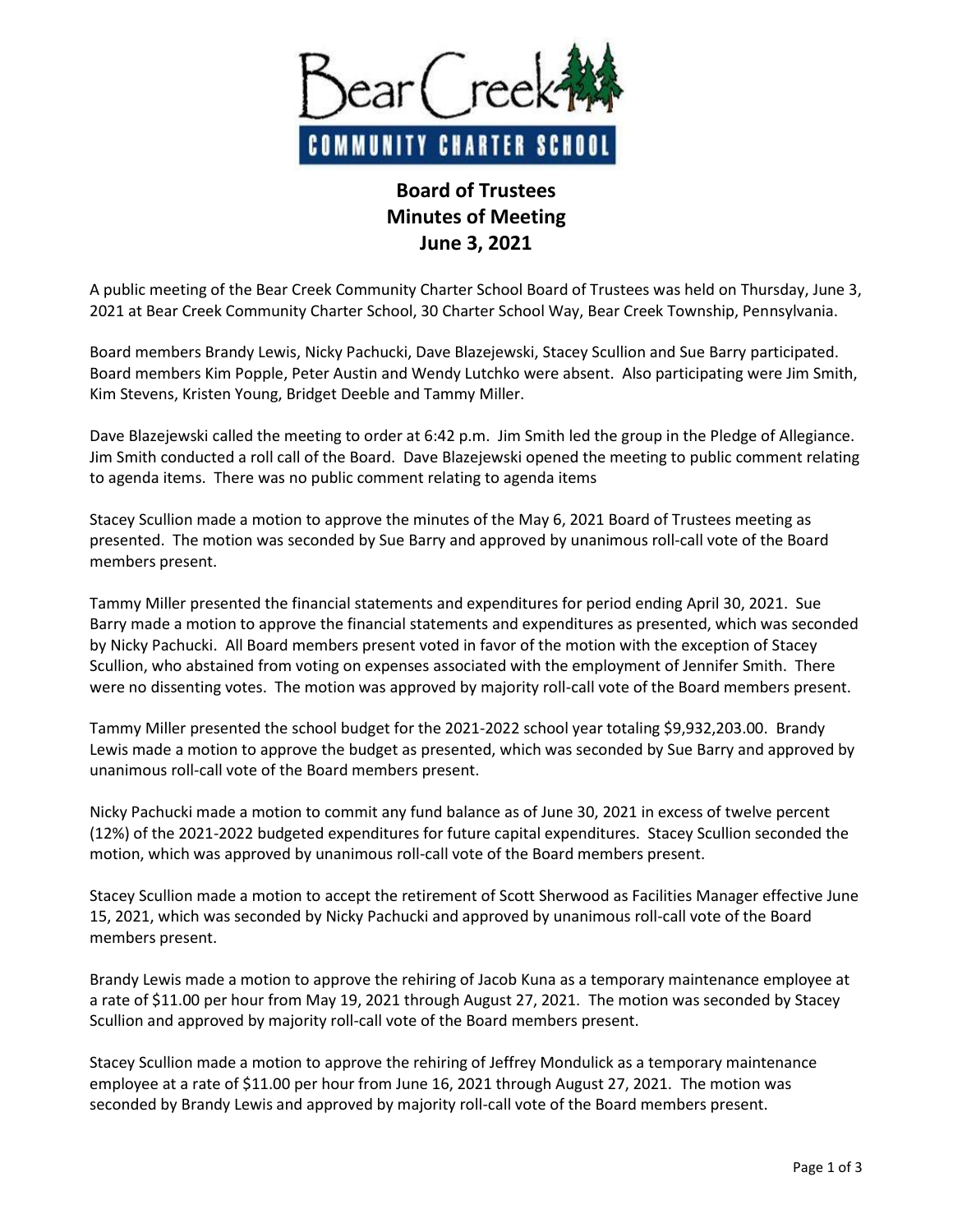Nicky Pachucki made a motion to approve the payment of \$15.00 per hour to Matthew Judge for maintenance work performed over the summer months, which was seconded by Stacey Scullion and approved by unanimous roll-call vote of the Board members present.

Brandy Lewis made a motion to approve a one-time bonus of \$2,000.00 for each employee recognizing their dedication and contributions to continuity of operations during the COVID-19 pandemic as well as an incentive for future performance. This bonus will apply to all employees identified on the bonus worksheet presented to the Board, and will be pro-rated for employees who work less than full time, based on actual hours worked July 1, 2020 through June 30, 2021. The bonus will be paid to employees who fulfilled their responsibilities to the School for the 2020-2021 school year, and will be paid with the payroll for period ending July 15, 2021. The aggregate distribution will exceed \$160,000. Stacey Scullion seconded the motion. All Board members present voted in favor of the motion with the exception of Stacey Scullion, who abstained from voting on expenses associated with the employment of Jennifer Smith. There were no dissenting votes. The motion was approved by majority roll-call vote of the Board members present.

Brandy Lewis made a motion to approve an Intergovernmental Agreement with Luzerne Intermediate Unit #18 for the provision of related services during the upcoming 2021-2022 school year, which was seconded by Sue Barry and approved by unanimous roll-call vote of the Board members present.

Brandy Lewis made a motion to approve the revised Records Retention Policy as presented, which was seconded by Nicky Pachucki and approved by unanimous roll-call vote of the Board members present.

Sue Barry made a motion to approve the revised Federal Programs Procurement Policy as presented, which was seconded by Nicky Pachucki and approved by unanimous roll-call vote of the Board members present.

Kim Stevens presented the Board with a summary of the proposed changes to the Student/Parent Handbook. Brandy Lewis made a motion to approve the Student/Parent Handbook for the upcoming 2021-2022 school year, which was seconded by Stacey Scullion and approved by unanimous roll-call vote of the Board members present.

Tammy Miller presented the Board with the new rates for medical insurance and dental insurance. Sue Barry made a motion to approve the new rates from Highmark for the employee medical plan for the 2021-2022 school year as presented, including absorbing any rate increase for employees. Nicky Pachucki seconded the motion, which was approved by unanimous roll-call vote of the Board members present.

Brandy Lewis made a motion to approve the new rates from Aetna for employee dental insurance for the 2021-2022 school year as presented, which was seconded by Sue Barry and approved by unanimous roll-call vote of the Board members present.

Sue Barry made a motion to reappoint Wendy Lutchko to a three-year term on the Board of Trustees effective July 1, 2020 through June 30, 2023, which was seconded by Stacey Scullion and approved by a unanimous rollcall vote of the Board members present.

Brandy Lewis made a motion to reappoint Nicole Pachucki to a three-year term on the Board of Trustees effective July 1, 2021 through June 30, 2024, which was seconded by Stacey Scullion and approved by a unanimous roll-call vote of the Board members present.

Brandy Lewis made a motion to reappoint Kim Popple to a three-year term on the Board of Trustees effective July 1, 2020 through June 30, 2023, which was seconded by Nicky Pachucki and approved by a unanimous rollcall vote of the Board members present.